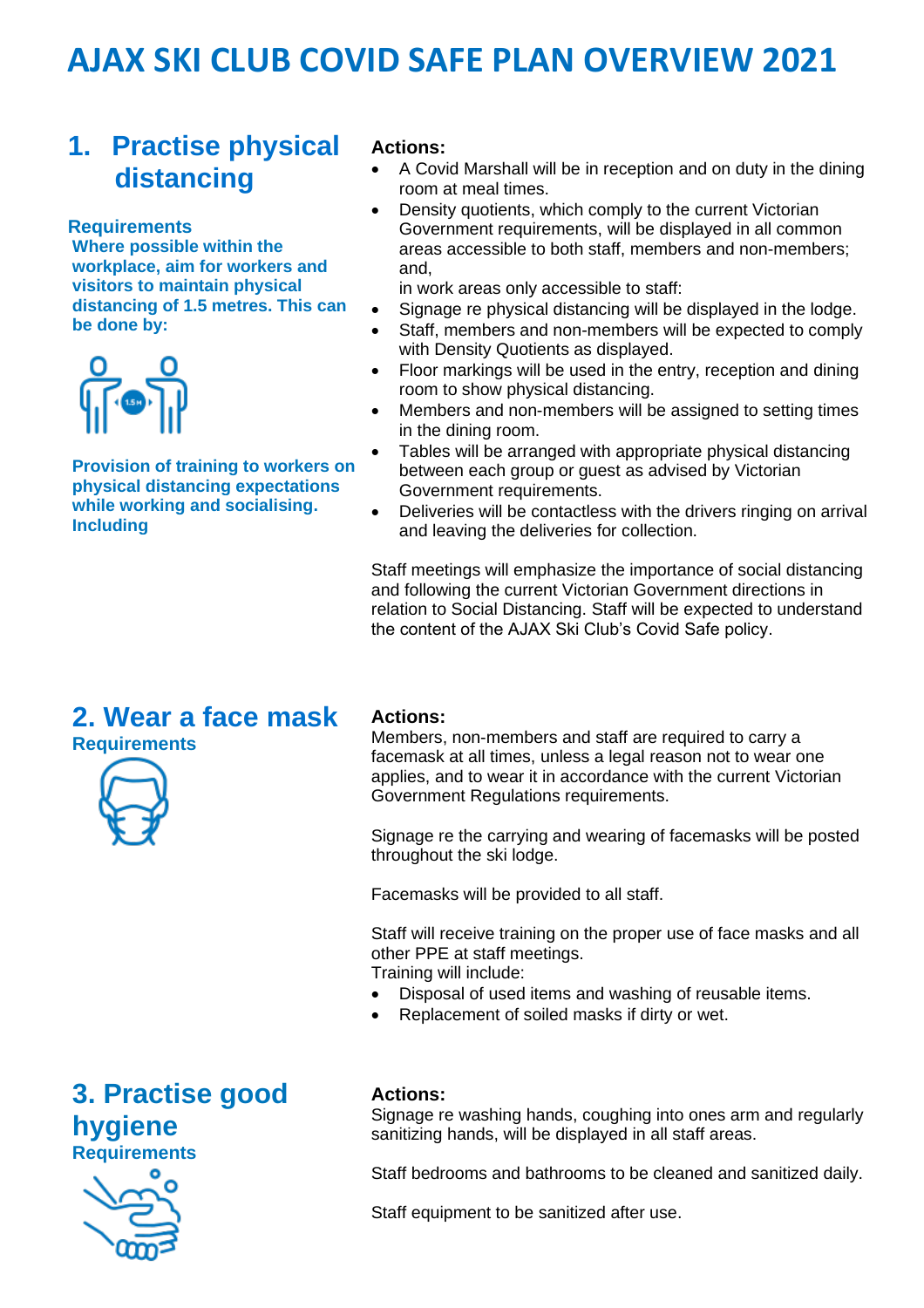Kitchen will be thoroughly cleaned after each meal and deep cleaned once per day.

PPE will be available to all staff (masks, gloves and a full PPE kit should it be necessary).

Signage will be posted, throughout the lodge, reminding members and non-members to wash and sanitize their hands regularly.

Hand sanitizer will be located in the entry to all communal areas, on each floor level and in the kitchen.

Soap will be provided in all guest rooms and in staff areas.

POS terminal will be sanitized after each use.

High touch areas:

- Will be cleaned twice daily using appropriate products and detergents, disinfectants and disposable wipes**.**
- Communal toilets will be cleaned twice daily.
- Cleaning logs will be completed and displayed.

Dining room:

- Buffet stations will be operated in accordance with current Victorian Government requirements.
- Tables will not be pre-set with crockery or cutlery.
- Tables, chairs and all re-useable items will be sanitized between settings.
- Food service will be contactless as far as possible.

Guest bedrooms:

- To be serviced at the end of the stay unless stays are greater than 5 days:
- Linen and towels will be removed by guests, bagged and sent to the laundry for cleaning at the end of their stay. Rooms will then be fully serviced and sanitized before the next guests arrive.
- Guest amenities will be single use only.
- High touch areas will be cleaned and sanitized.

## **4. Keep records and act quickly if persons become unwell**

**Requirements and recommendations** 



#### **Actions:**

Staff will be asked to self-assess before commencing work. If unwell they must remain in their room and call the manager no matter how mild the symptoms.

- The Manager will coordinate with the staff member to obtain Covid testing at the Mt Buller Medical Centre. Tel: 5777 6730
- Advice can be obtained from the COVID-19 hotline: Phone 1800 675 398
- Staff will be required to self isolate until the results are back.
- Advise staff that financial support is available whilst awaiting results.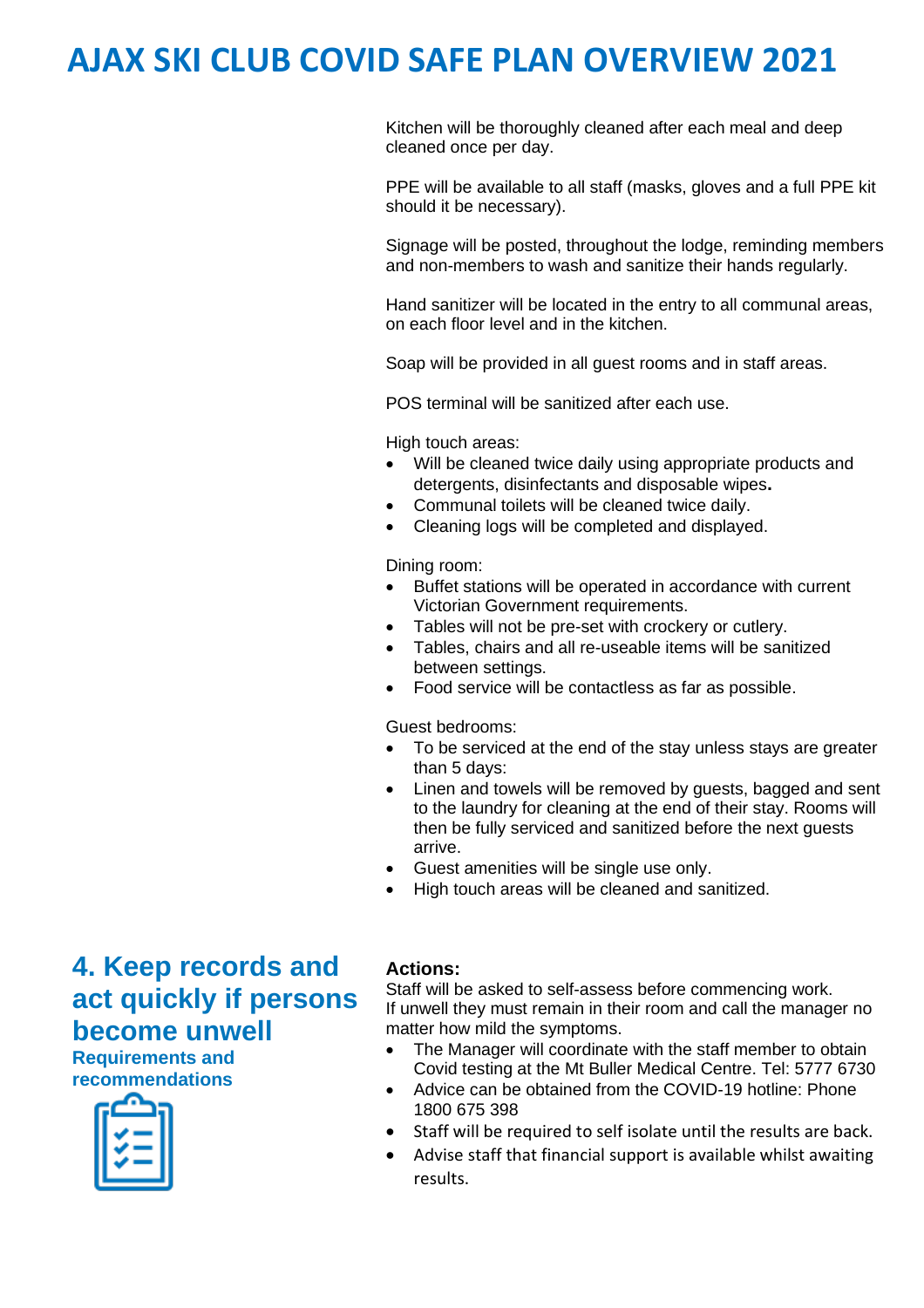If the case is confirmed as positive:

- Advise that support is available.
- Inform the RMB.
- Notify Worksafe Victoria 13 23 60
- Notify DHHS: 1800 675 398 and follow their advice.
- The Department of Health is responsible for all contact tracing and the management of any positive COVID-19 case in the resort, which includes provision of transport and quarantine accommodation, if needed.
- DHHS is also responsible for providing advice or direction on the handling of a positive COVID-19 case within the resort.
- Notify close contacts and advise them to get tested.
- Advise future reservations to await advice.
- Do a comprehensive clean seek advice from DHHS.
- Re open on advice from DHHS when safe to do so and staff are available.

Members and non-members who exhibit signs of Covid-19:

- If staying in the resort for less than seven days are to return home immediately and get tested.
- The RMB is to be advised if they are unable to return home without using resort public transport.

Long-stay members and non-members (greater than 7 nights) who exhibit coronavirus (COVID-19) symptoms:

- Will be tested at the Mt Buller Medical Centre. They will be required to self-isolate in accordance with medical instructions. Tel: 5777 6730
- If confirmed, DHHS will be notified and will take control of the situation. Phone: 1800 675 398

#### **Actions:**

All persons who enter AJAX Ski Lodge will check in via the Government QR code regardless of the length of stay.

- QR code will be displayed at all entrances and the Covid Marshall (manager) will ensure compliance.
- A KIOSK will be available for those without mobile phones.

## **5. Avoid interactions in enclosed spaces**

**Requirements and recommendations**



#### **Actions:**

Mt Buller is a cold environment and it is not practical to work outdoors but:

- Windows and doors will be opened when practical
- Extraction fans will operate and help to keep fresh air circulating
- Density quotients with be posted and staff, members and non-members will be expected to adhere to them particularly in small spaces.

#### **Record keeping**

**:**